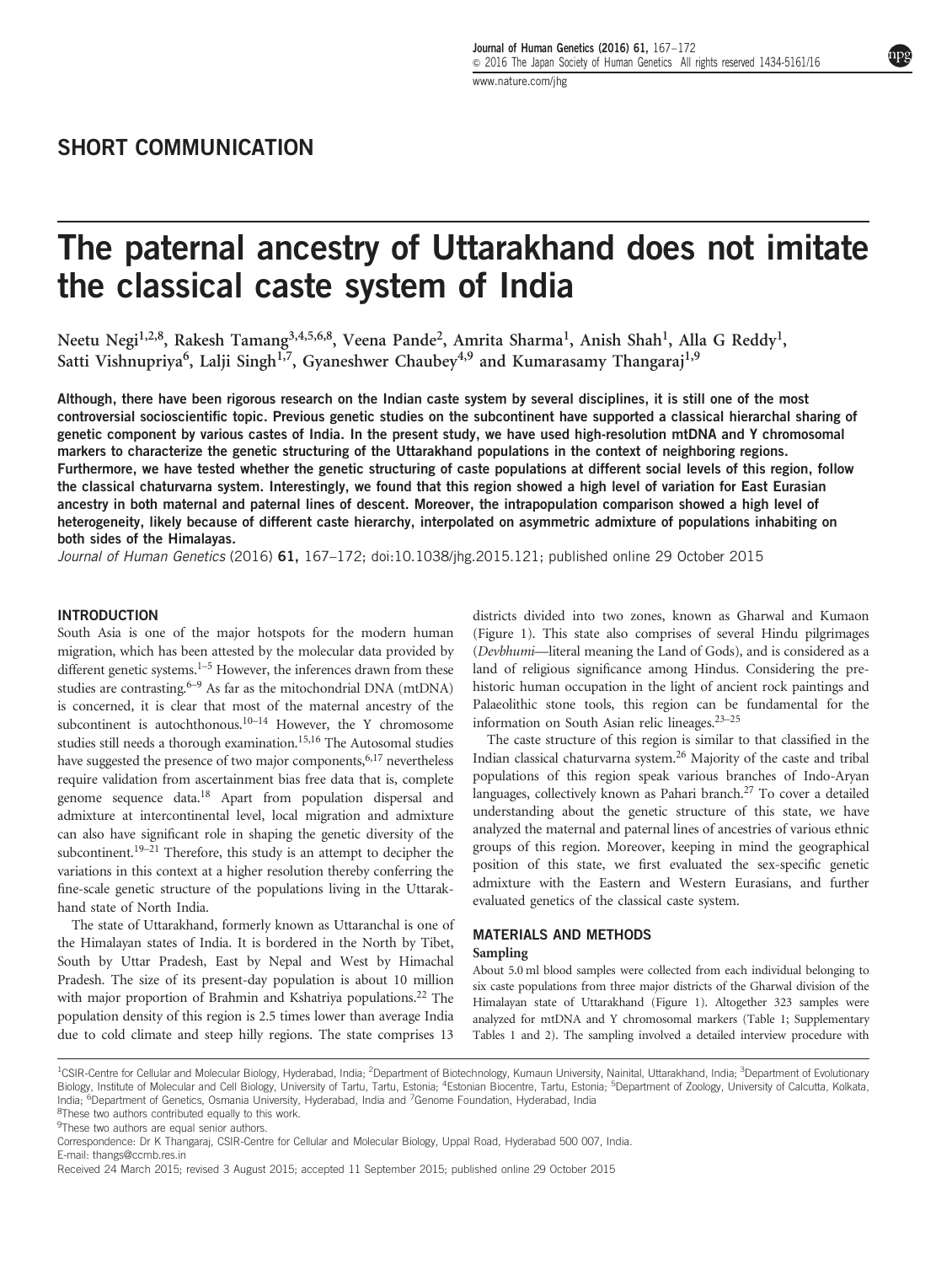

Figure 1 The geographic division of Uttarakhand and the sampling location of various ethnic groups analyzed in present study. A full color version of this figure is available at the *Journal of Human Genetics* journal online.

| Population/group | mtDNA |                     |                          |            |            | Y chromosome |                     |              |            |            |
|------------------|-------|---------------------|--------------------------|------------|------------|--------------|---------------------|--------------|------------|------------|
|                  | n     | East/Southeast Asia | West Eurasia             | South Asia | Unresolved | $\mathsf{n}$ | East/Southeast Asia | West Eurasia | South Asia | Unresolved |
| <b>Brahmin</b>   | 83    | 17.72               | 24.05                    | 54.43      | 3.80       | 83           | 1.20                | 18.07        | 28.92      | 51.81      |
| Kshatriya        | 79    | 43.59               | 5.13                     | 46.15      | 5.13       | 79           | 12.66               | 12.66        | 26.58      | 48.10      |
| Shah             | 35    | 64.71               | 5.88                     | 23.53      | 5.88       | 35           |                     | 17.14        | 62.86      | 20.00      |
| Goswami          | 46    | 47.73               | 4.55                     | 43.18      | 4.55       | 46           | 8.70                | 28.26        | 52.17      | 10.87      |
| Arya             | 46    | 10.87               | 10.87                    | 78.26      |            | 46           | 4.35                | 8.70         | 43.48      | 43.48      |
| Tamta            | 34    | 37.50               | $\overline{\phantom{0}}$ | 62.50      |            | 34           | 2.94                | 11.76        | 44.12      | 41.18      |
| Tharu            | 43    | 44.19               |                          | 46.51      | 9.30       | 45           | 26.67               | 8.89         | 35.56      | 28.89      |
| Uttarakhand all  | 366   | 38.04               | 7.21                     | 50.65      | 4.09       | 368          | 8.07                | 15.07        | 41.95      | 34.90      |
| Uttar Pradesh    | 384   | 12.76               | 3.91                     | 66.67      | 16.67      | 713          | 5.05                | 11.92        | 53.30      | 29.73      |
| Nepal            | 458   | 42.79               | 4.15                     | 49.78      | 3.28       | 390          | 38.46               | 12.05        | 28.21      | 21.28      |
| Northeast India  | 463   | 48.81               | 0.65                     | 32.83      | 17.71      | 550          | 75.82               |              | 6.36       | 17.82      |

Table 1 The ancestry proportions of maternal and paternal lineages of Uttarakhand and neighboring populations

Abbreviation: *n*, number of samples.<br>mtDNA: East/Southeast Asian specific haplogroups A-G, M7-M9 and Z′ South Asian specific haplogroups M2–M6, M18, M30, M33–M36, M39, M46, M65, R5-R8, R30 and U2a–c; West Eurasian-<br>specif

Y chromosome: East/Southeast Asian specific haplogroups N, O2 and O3; South Asian specific haplogroups F, H, L and R2; West Eurasian-specific haplogroups J and T; unresolved haplogroups C, D, K, P, Q and R1a.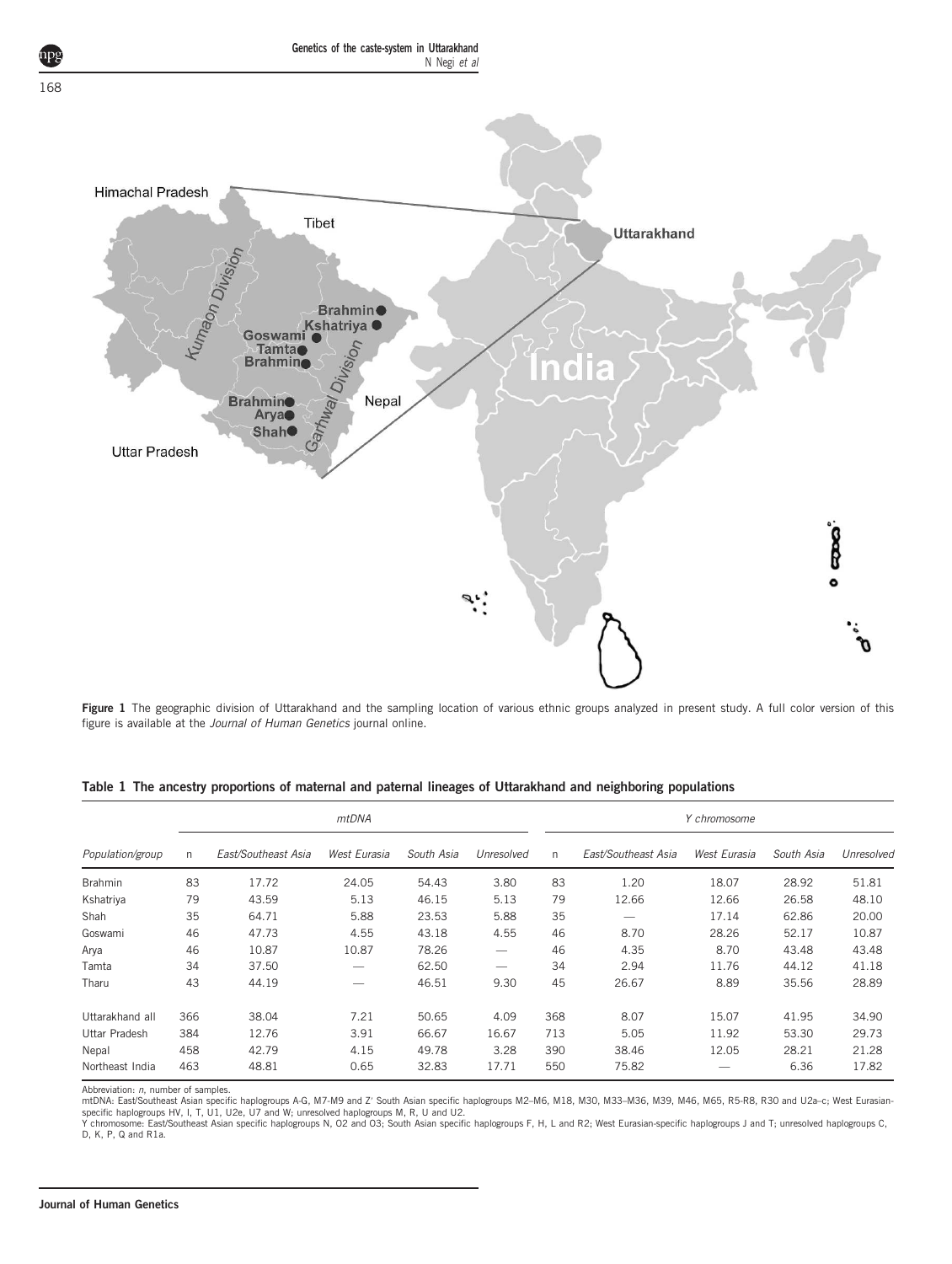Genetics of the caste-system in Uttarakhand N Negi *et al*

queries pertaining to name of the caste, which they belonged, and any oral history about their ancestry and so on. The related individuals with similar family background were avoided. This project was approved by the Institutional Ethical Committee of the Council of Scientific and Industrial Research (CSIR)- Centre for Cellular and Molecular Biology, Hyderabad, India. The informed written consent was obtained from all the volunteers.

# Genotyping

We sequenced the hypervariable segment I of mtDNA and the variations were scored against the revised Cambridge Reference Sequence<sup>28</sup> and Reconstructed Sapiens Reference Sequence<sup>29</sup> (Supplementary Tables 1 and 2). Haplogroups were assigned collectively based on hypervariable segment I variations and by genotyping the coding regions mutations published till date in PhyloTree (build 16).<sup>30</sup> For the comparative analysis, we have merged our data with the published sources.14,16,31–<sup>45</sup> A total of 30 Y chromosome biallelic markers from previously published data set<sup>46</sup> were used in this study for assigning the haplogroup to each individual. For haplogroup assignment we have used Karmin et al.<sup>47</sup> and recently updated nomenclature of The International Society of Genetics Genealogy (ISOGG).<sup>48</sup> We have also merged data of Tharu population from the same region published elsewhere.<sup>14</sup> The most parsimonious tree for mtDNA (Supplementary Figures 1–3) and Y chromosome (Supplementary Figure 4), were built following the median-joining algorithm.<sup>49</sup>

#### Statistical analysis

Principal component analysis for mtDNA and Y chromosomal haplogroups was performed with merged data sets by using software POPSTR (http://harpending.humanevo.utah.edu/popstr/), kindly provided by H. Harpending. We have used hypervariable segment I sequence data for mtDNA and binary coded (0 as ancestral and 1 as derived) for Y chromosome. Subsequently, the genetic distances among populations and populations groups were generated from Arlequin 3.5.<sup>50</sup>



Figure 2 Principal component analysis (PCA) plots constructed on the basis of mtDNA (upper panel) and Y chromosome (lower panel) haplogroup frequencies. Data from neighboring regions are compiled from published sources (given in Materials and methods section). A full color version of this figure is available at the *Journal of Human Genetics* journal online.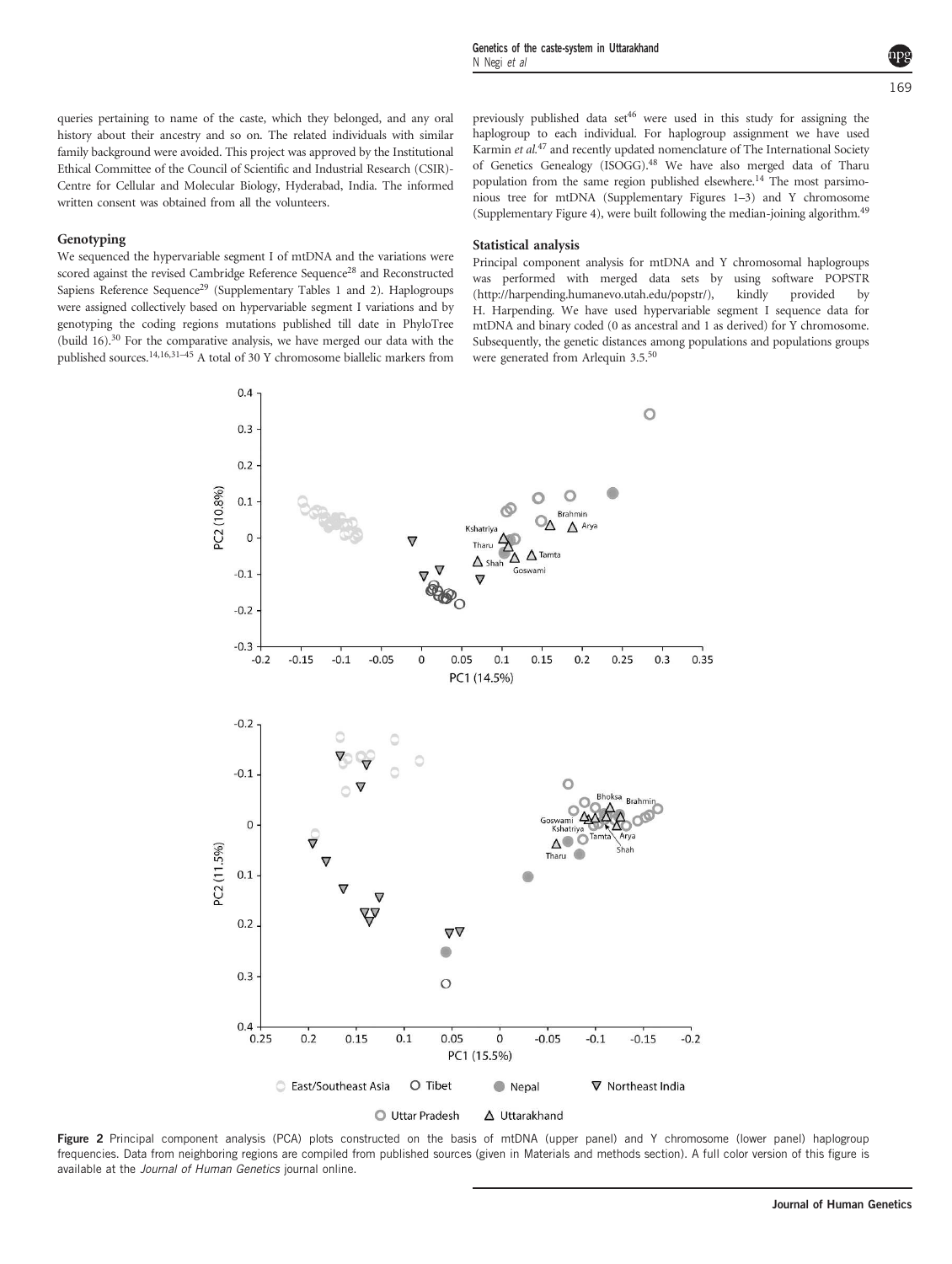Genetics of the caste-system in Uttarakhand N Negi *et al* 170 b a  $0.021$  $0.040$  $0.039$  $0.038$ 

Arya

Figure 3 The genetic distance of each population and population groups based on mtDNA (a) and Y chromosome (b) data. As Brahmins were attaining outlier position, all the distances were shown with respect to the Brahmins.

Goswami

Tamta

Tamta

# RESULTS AND DISCUSSION

Brahmin

Kshatriya

The genetic structure of the Uttarakhand populations was first studied in the context of Eurasian populations. The analysis of maternal and paternal lineages showed a contrasting sharing of ancestry with East and West Eurasians (Table 1 and Supplementary Table 3). Analyses of the haplogroups and sub-haplogroups revealed a prevalent East Eurasian component for both male and female gene pools, more evident in maternal ancestry of the Uttarakhand. We observed that the maternal lineages of the Uttarakhand comprised of a high proportion of east Eurasian haplogroups, consistent with the other Himalayan states.14,18,36,51 Conversely to the maternal ancestry, the paternal heritage was mainly comprised of the autochthonous Indian and West Eurasian-specific lineages (Supplementary Figure 4 and Supplementary Table 3). When we compared maternal lineage of Uttarakhand at the haplotype level, we found that majority of East Eurasian-specific haplotypes were prevalent in Tibet (Supplementary Figures  $1-3$ ), supporting a similar scenario observed in Nepal.<sup>18</sup> The massive haplotype sharing with the neighboring Uttar Pradesh and Nepal (rather than Northeast India) was evident in the Network analyses (Supplementary Figures 1–3).

Goswami

Shah

The frequency based principle component analysis for both mtDNA and Y chromosome haplogroups placed the Uttarakhand population over the North Indian-Nepali cluster (Figure 2). The East Eurasian vs South Asian lineages were major precursor for the PC1 in both the genetic systems, whilst, PC2 was derived by Tibetan vs Southeast Asian lineages. The high heterogeneity of maternal lineages observed in frequency distribution (Table 1) and Network analysis (Supplementary Figures 1–3), is also attested by the principal component analysis. Four Y chromosome haplogroups were the major predictors of the principal component analysis structure. East Eurasian-specific haplogroups (for example, O2a1-M95 and O3a2c1-M134) were responsible for their affinity with East/Southeast Asia, whereas haplogroups R1a1a-M17 and R2a-M124 were playing antagonistic roles. The substantial presence of Y chromosomal haplogroup Q-P36.2 also links them with the Central Asian populations (Supplementary Table 3). In turn, the West Eurasian-specific lineages show substantial elevation than observed in the state of Uttar Pradesh.

To gain a comprehensive overview of inter and intra-caste relations of this region, we compared the maternal and paternal heritage of various caste and tribal populations. Previous genetic studies on different caste populations have failed to make a consensus on their origins and affinities.19,52–<sup>54</sup> It was also suggested that the restricted marriage practice was the major contributing factor for a fine tapestry of the social system.<sup>43,54</sup> However, contradictory conclusion were drawn for the roles of males and females in shaping the caste stratification.<sup>19,43,54,55</sup> When comparing with the previous analyses,  $43,52$  our data showed significant (unpaired t-test  $P < 0.0001$ ) higher proportion of West Eurasian-specific lineages among traditionally higher caste (Brahmin and Kshatriya) populations for maternal lineages, although it was non-significant for the paternal ancestry (unpaired *t*-test  $P = 0.5468$ ).

Arya

Kshatriya

Brahmin

Shah

While comparing the genetic distances, we found that the Brahmins and Kshatriya consistently remained as outliers. Therefore, to evaluate the roles of males and females in the social stratification of this region, we calculated the distances of studied populations, with respect to the Brahmins, who were the extreme outlier in the tree (Figure 3). For this, we have grouped populations according to their classical social status—Brahmins, Kshatriya, Vaishya (Goswami and Shah) and Shudra (Arya and Tamta). Interestingly, the maternal structure of this region was in congruent with the classical social system, where distance from Brahmins to other groups was following a social ladder type structure (Figure 3a). However, the male line of descent did not reveal any kind of such local structure (Figure 3b). Notably, the distance from Brahmins to Vaishya was significantly higher than Brahmins to Shudra ( $t$ -test  $P < 0.001$ ). Moreover, Arya (Shudra) was closest to Brahmins and Kshatriya than to any other non-Brahmin and Kshatriya populations. The affinity of Arya towards Brahmins and Kshatriya is due to the analogous high frequency of haplogroups R1a1a-M17 and R2a-M124 (Supplementary Figure 4 and Supplementary Table 3). A similar observation was reported elsewhere,<sup>19</sup> however, the most parsimonious reason given for such discrepancy is highly unlikely in our case giving out the closer paternal ancestry of Shudra (Arya) with the Brahmin and Kshatriya (Supplementary Figure 4).

In conclusions, our extensive analysis on uniparentally inherited markers led to the most precise identification of East/Southeast Asian, South Asian and West Eurasian haplogroups among Uttarakhand populations and a better understanding of the extent of admixture from East and West. We have observed that the admixture of East Eurasian lineages to Uttarakhand population was inclined towards higher female geneflow. The unexpected link of Shudra (Arya) with the higher traditional caste (Brahmin and Kshatriya) was major factor likely to be responsible for disordering the traditional caste barrier in the Uttarakhand state. In addition, generating well resolved mtDNA and Y chromosomal lineages allowed us to detect the directional geneflow and their accretion from other side of the Himalayas.

# CONFLICT OF INTEREST

The authors declare no conflict of interest.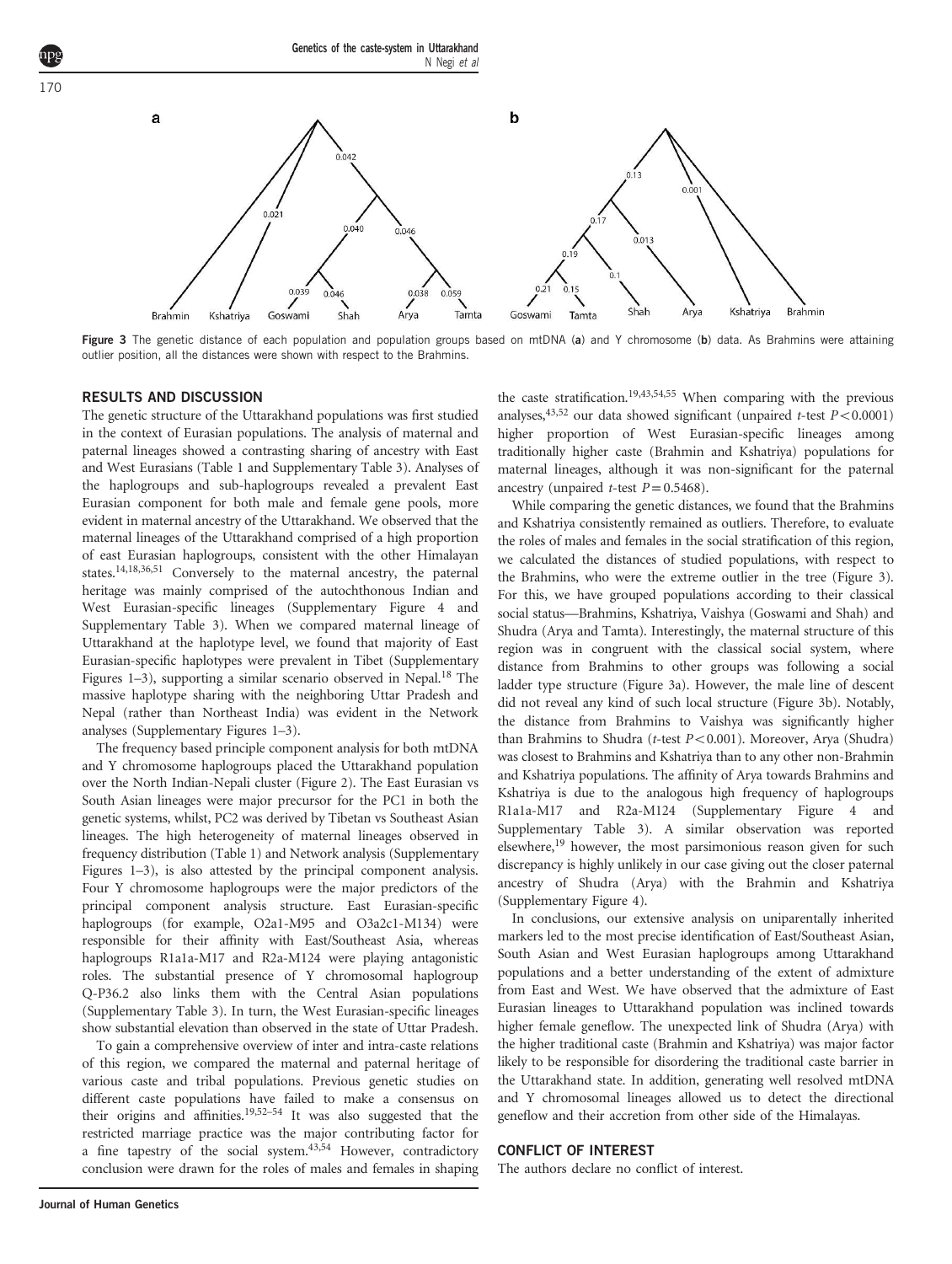#### ACKNOWLEDGEMENTS

We thank all the volunteer donors for their participation in this study. RT was supported by the European Social Funds Doctoral Studies and Internationalisation Programme DoRa. GC acknowledges the financial support from European Union European Regional Development Fund through the Centre of Excellence in Genomics to Estonian Biocentre and University of Tartu by Tartu University grant (PBGMR06901), by Estonian Personal grants PUT-766 and Estonian Institutional Research grants IUT24-1. LS was supported by Bhatnagar (CSIR) and JC Bose (DST) Fellowships, Government of India. KT was supported by the Council of Scientific and Industrial Research, Government of India (GENESIS: BSC0121) and (BSC 0208). The funders had no role in study design, data collection and analysis, decision to publish or preparation of the manuscript. All the sequence files have been deposited to GenBank (id KT362381-KT362703).

- 1 Kivisild, T., Papiha, S. S., Rootsi, S., Parik, J., Kaldma, K., Reidla, M. *et al.* in *An Indian Ancestry: A Key for Understanding Human Diversity in Europe and Beyond* (eds Renfrew, C. & Boyle, K.) 267–279 (McDonald Institute for Archaeological Research University of Cambridge, Cambridge, 2000).
- 2 Chaubey, G., Metspalu, M., Kivisild, T. & Villems, R. Peopling South Asia: investigating the caste-tribe continuum in India. *Bioessays* 29, 91–100 (2007).
- 3 Majumder, P. P. The human genetic history of South Asia. *Curr. Biol.* 20, R184–R187 (2010).
- 4 Majumder, P. P. & Basu, A. A genomic view of the peopling and population structure of India. *Cold Spring Harb. Perspect. Biol.* 7, a008540 (2014).
- 5 Pala, M., Soares, P., Chaubey, G., Richards, M. in *Archaeogenetics* (eds Barker Graeme & Goucher Candice) 26–54 (Cambridge University Press, Cambridge, UK, 2015).
- 6 Metspalu, M., Romero, I. G., Yunusbayev, B., Chaubey, G., Mallick, C. B., Hudjashov, G. *et al.* Shared and unique components of human population structure and genome-wide signals of positive selection in South Asia. *Am. J. Hum. Genet.* 89, 731–744 (2011).
- 7 Moorjani, P., Thangaraj, K., Patterson, N., Lipson, M., Loh, P. R., Govindaraj, P. *et al.* Genetic evidence for recent population mixture in India. *Am. J. Hum. Genet.* 93, 422–438 (2013).
- 8 Chaubey, G. Language isolates and their genetic identity: a commentary on mitochondrial DNA history of Sri Lankan ethnic people: their relations within the island and with the Indian subcontinental populations. *J. Hum. Genet.* 59, 61–63 (2014).
- 9 Chaubey, G., Kadian, A., Bala, S. & Rao, V. R. Genetic affinity of the Bhil, Kol and Gond mentioned in epic ramayana. *PloS ONE* 10, e0127655 (2015).
- 10 Sun, C., Kong, Q. P., Palanichamy, M. G., Agrawal, S., Bandelt, H. J., Yao, Y. G. *et al.* The dazzling array of basal branches in the mtDNA macrohaplogroup M from India as inferred from complete genomes. *Mol. Biol. Evol.* 23, 683–690 (2006).
- 11 Palanichamy, M., Sun, C., Agrawal, S., Bandelt, H. J., Kong, Q. P., Khan, F. *et al.* Phylogeny of mtDNA macrohaplogroup N in India based on complete sequencing: implications for the peopling of South Asia. *Am. J. Hum. Genet.* 75, 966–978 (2004).
- 12 Thangaraj, K., Chaubey, G., Singh, V. K., Vanniarajan, A., Thanseem, I., Reddy, A. G. *et al.* In situ origin of deep rooting lineages of mitochondrial Macrohaplogroup 'M' in India. *BMC Genom.* 7, 151 (2006).
- 13 Chandrasekar, A., Kumar, S., Sreenath, J., Sarkar, B. N., Urade, B. P., Mallick, S. *et al.* Updating phylogeny of mitochondrial DNA macrohaplogroup m in India: dispersal of modern human in South Asian corridor. *PloS ONE* 4, e7447 (2009).
- 14 Chaubey, G., Singh, M., Crivellaro, F., Tamang, R., Nandan, A., Singh, K. *et al.* Unravelling the distinct strains of Tharu ancestry. *Eur. J. Hum. Genet.* 22, 1404–1412 (2014).
- 15 Sahoo, S., Singh, A., Himabindu, G., Banerjee, J., Sitalaximi, T., Gaikwad, S. *et al.* A prehistory of Indian Y chromosomes: evaluating demic diffusion scenarios. *Proc. Natl Acad. Sci. USA* 103, 843–848 (2006).
- 16 Sengupta, S., Zhivotovsky, L. A., King, R., Mehdi, S. Q., Edmonds, C. A., Chow, C. E. *et al.* Polarity and temporality of high-resolution y-chromosome distributions in India identify both indigenous and exogenous expansions and reveal minor genetic influence of Central Asian pastoralists. *Am. J. Hum. Genet.* 78, 202–221 (2006).
- 17 Reich, D., Thangaraj, K., Patterson, N., Price, A. L. & Singh, L. Reconstructing Indian population history. *Nature* 461, 489–494 (2009).
- 18 Wang, H. W., Li, Y. C., Sun, F., Zhao, M., Mitra, B., Chaudhuri, T. K. *et al.* Revisiting the role of the Himalayas in peopling Nepal: insights from mitochondrial genomes. *J. Hum. Genet.* 57, 228–234 (2012).
- 19 Bamshad, M. J., Watkins, W. S., Dixon, M. E., Jorde, L. B., Rao, B. B., Naidu, J. M. *et al.* Female gene flow stratifies Hindu castes. *Nature* 395, 651–652 (1998).
- 20 Sharma, G., Tamang, R., Chaudhary, R., Singh, V. K., Shah, A. M., Anugula, S. *et al.* Genetic affinities of the central Indian tribal populations. *PloS ONE* 7, e32546 (2012).
- 21 Thangaraj, K., Naidu, B. P., Crivellaro, F., Tamang, R., Upadhyay, S., Sharma, V. K. *et al.* The influence of natural barriers in shaping the genetic structure of maharashtra populations. *PloS ONE* 5, e15283 (2010).
- 22 Uttarakhand Census [Internet]. Available at http://www.census2011.co.in/census/state/ uttarakhand.html.
- 23 Tewari, R. Some Important Stone Images from Uttaranchal Himalaya. *South Asian Stud.* 23, 95–106 (2007).
- 24 Khanduri, B. Archaeology of central Himalaya: a review In: *Puraratna Emerging Trends in Archaeology, Art, Anthropology, Conservation, and History: in Honour of Shri Jagat Pati Joshi* 1, 213 (2002).
- 25 Lahiri, N. & Bacus, E.Exploring the archaeology of HinduismIn: *World Archaeology* 36, 313–325 (2004).
- 26 Chaubey, G. *The demographic history of india: a perspective based on genetic evidence*. http://hdl.handle.net/10062/15240 PhD thesis. Universitatis Tartuensis, Estonia, (2010).
- 27 Grierson, G. A. *The Pahari Language*, British India Press, (1915).
- 28 Andrews, R. M., Kubacka, I., Chinnery, P. F., Lightowlers, R. N., Turnbull, D. M. & Howell, N. Reanalysis and revision of the Cambridge reference sequence for human mitochondrial DNA. *Nat. Genet.* 23, 147 (1999).
- 29 Behar, D. M., van Oven, M., Rosset, S., Metspalu, M., Loogväli, E. L., Silva, N. M. *et al.* A "copernican" reassessment of the human mitochondrial DNA tree from its root. *Am. J. Hum. Genet.* 90, 675–684 (2012).
- 30 van Oven, M. & Kayser, M. Updated comprehensive phylogenetic tree of global human mitochondrial DNA variation. *Hum. Mutat.* 30, E386–E394 (2009).
- 31 Basu, A., Mukherjee, N., Roy, S., Sengupta, S., Banerjee, S., Chakraborty, M. *et al.* Ethnic India: a genomic view, with special reference to peopling and structure. *Genome Res.* 13, 2277–2290 (2003).
- 32 Metspalu, M., Kivisild, T., Metspalu, E., Parik, J., Hudjashov, G., Kaldma, K. *et al.* Most of the extant mtDNA boundaries in south and southwest Asia were likely shaped during the initial settlement of Eurasia by anatomically modern humans. *BMC Genet.* 5, 26 (2004).
- 33 Cordaux, R., Weiss, G., Saha, N. & Stoneking, M. The northeast Indian passageway: a barrier or corridor for human migrations? *Mol. Biol. Evol.* 21, 1525–1533  $(2004)$
- 34 Kivisild, T., Rootsi, S., Metspalu, M., Mastana, S., Kaldma, K., Parik, J. *et al.* The genetic heritage of the earliest settlers persists both in Indian tribal and caste populations. *Am. J. Hum. Genet.* 72, 313–332 (2003).
- 35 Sharma, S., Saha, A., Rai, E., Bhat, A. & Bamezai, R. Human mtDNA hypervariable regions, HVR I and II, hint at deep common maternal founder and subsequent maternal gene flow in Indian population groups. *J. Hum. Genet.* 54, 47–55 (2005).
- 36 Fornarino, S., Pala, M., Battaglia, V., Maranta, R., Achilli, A., Modiano, G. *et al.* Mitochondrial and Y-chromosome diversity of the Tharus (Nepal): a reservoir of genetic variation. *BMC Evol. Biol.* 9, 154 (2009).
- 37 Hill, C., Soares, P., Mormina, M., Macaulay, V., Meehan, W., Blackburn, J. *et al.* Phylogeography and ethnogenesis of aboriginal Southeast Asians. *Mol. Biol. Evol.* 23, 2480–2491 (2006).
- 38 Qin, Z., Yang, Y., Kang, L., Yan, S., Cho, K., Cai, X. *et al.* A mitochondrial revelation of early human migrations to the Tibetan Plateau before and after the last glacial maximum. *Am. J. Phys. Anthropol.* 143, 555–569 (2010).
- 39 Chaubey, G., Metspalu, M., Choi, Y., Mägi, R., Romero, I. G., Soares, P. *et al.* Population genetic structure in indian austroasiatic speakers: the role of landscape barriers and sex-specific admixture. *Mol. Biol. Evol.* 28, 1013–1024 (2011).
- 40 Debnath, M., Palanichamy, M. G., Mitra, B., Jin, J. Q., Chaudhuri, T. K. & Zhang, Y. P. Y-chromosome haplogroup diversity in the sub-Himalayan Terai and Duars populations of East India. *J. Hum. Genet.* 56, 765–771 (2011).
- 41 Kumar, V., Reddy, A. N. S., Babu, J. P., Rao, T. N., Langstieh, B. T., Thangaraj, K. *et al.* Y-chromosome evidence suggests a common paternal heritage of Austro-Asiatic populations. *BMC Evol. Biol.* 7, 47 (2007).
- 42 Trivedi, R., Sahoo, S., Singh, A., Bindu, G., Banerjee, J., Tandon, M. *et al.* Genetic imprints of pleistocene origin of indian populations: a comprehensive phylogeographic sketch of indian Y-Chromosomes. *Int. J. Hum. Genet.* 8, 97–118 (2008).
- 43 Thanseem, I., Thangaraj, K., Chaubey, G., Singh, V. K., Bhaskar, L. V. K. S., Reddy, B. M. *et al.* Genetic affinities among the lower castes and tribal groups of India: inference from Y chromosome and mitochondrial DNA. *BMC Genet.* 7, 42 (2006).
- 44 Zerjal, T., Pandya, A., Thangaraj, K., Ling, E. Y. S., Kearley, J., Bertoneri, S. *et al.* Y-chromosomal insights into the genetic impact of the caste system in India. *Hum. Genet.* 121, 137–144 (2007).
- 45 Kayser, M., Brauer, S., Cordaux, R., Casto, A., Lao, O., Zhivotovsky, L. A. *et al.* Melanesian and Asian origins of Polynesians: mtDNA and Y chromosome gradients across the Pacific. *Mol. Biol. Evol.* 23, 2234–2244 (2006).
- 46 Karafet, T. M., Mendez, F. L., Meilerman, M. B., Underhill, P. A., Zegura, S. L. & Hammer, M. F. New binary polymorphisms reshape and increase resolution of the human Y chromosomal haplogroup tree. *Genome Res.* 18, 830–838 (2008).
- 47 Karmin, M., Saag, L., Vicente, M., Sayres, M. A. W., Järve, M., Talas, U. G. *et al.* A recent bottleneck of Y chromosome diversity coincides with a global change in culture. *Genome Res.* 25, 459–466 (2015).
- 48 Y-DNA Haplogroup Tree 2015, Version: 10.38, Date: 2 August 2015 (Internet). 2015 (cited on 4.08.2015). Available at http://www.isogg.org/tree/ISOGG\_YDNATreeTrunk. html.
- 49 Bandelt, H. J., Forster, P. & Rohl, A. Median-joining networks for inferring intraspecific phylogenies. *Mol. Biol. Evol.* 16, 37–48 (1999).
- 50 Excoffier, L. & Lischer, H. E. L. Arlequin suite ver 3.5: a new series of programs to perform population genetics analyses under Linux and Windows. *Mol. Ecol. Resour.* 10, 564–567 (2010).
- 51 Thangaraj, K., Chaubey, G., Kivisild, T., Selvi Rani, D., Singh, V. K., Ismail, T. *et al.* Maternal footprints of Southeast Asians in North India. *Hum. Hered.* 66, 1–9 (2008).